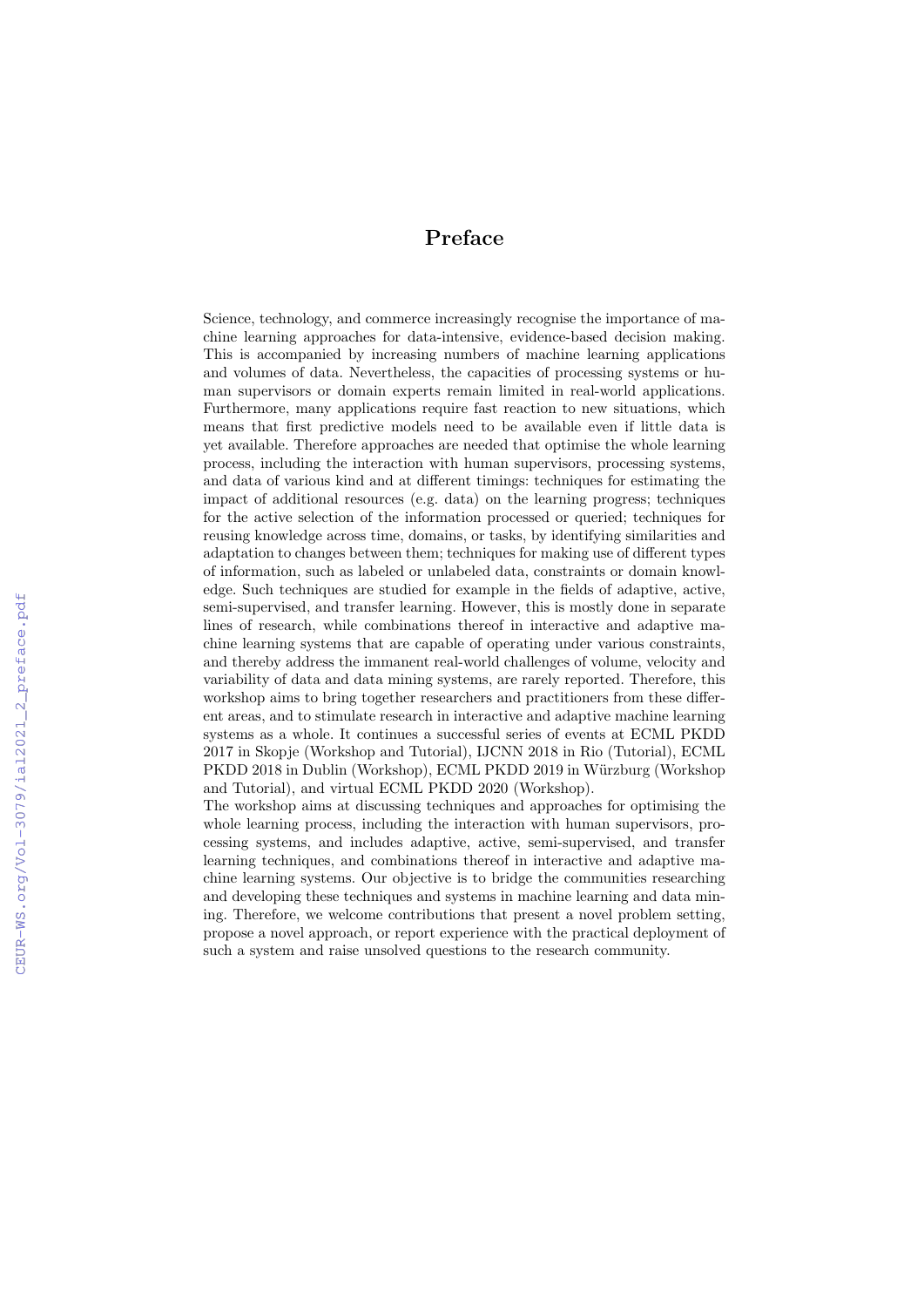#### II Preface

All in all, we accepted 10 papers (13 papers submitted) to be published in these workshop proceedings. The authors discuss approaches, identify challenges and gaps between active learning research and meaningful applications, as well as define new application-relevant research directions. We thank the authors for their submissions and the program committee for their hard work.

September 2021 Georg Krempl, Vincent Lemaire, Daniel Kottke Andreas Holzinger, Barbara Hammer